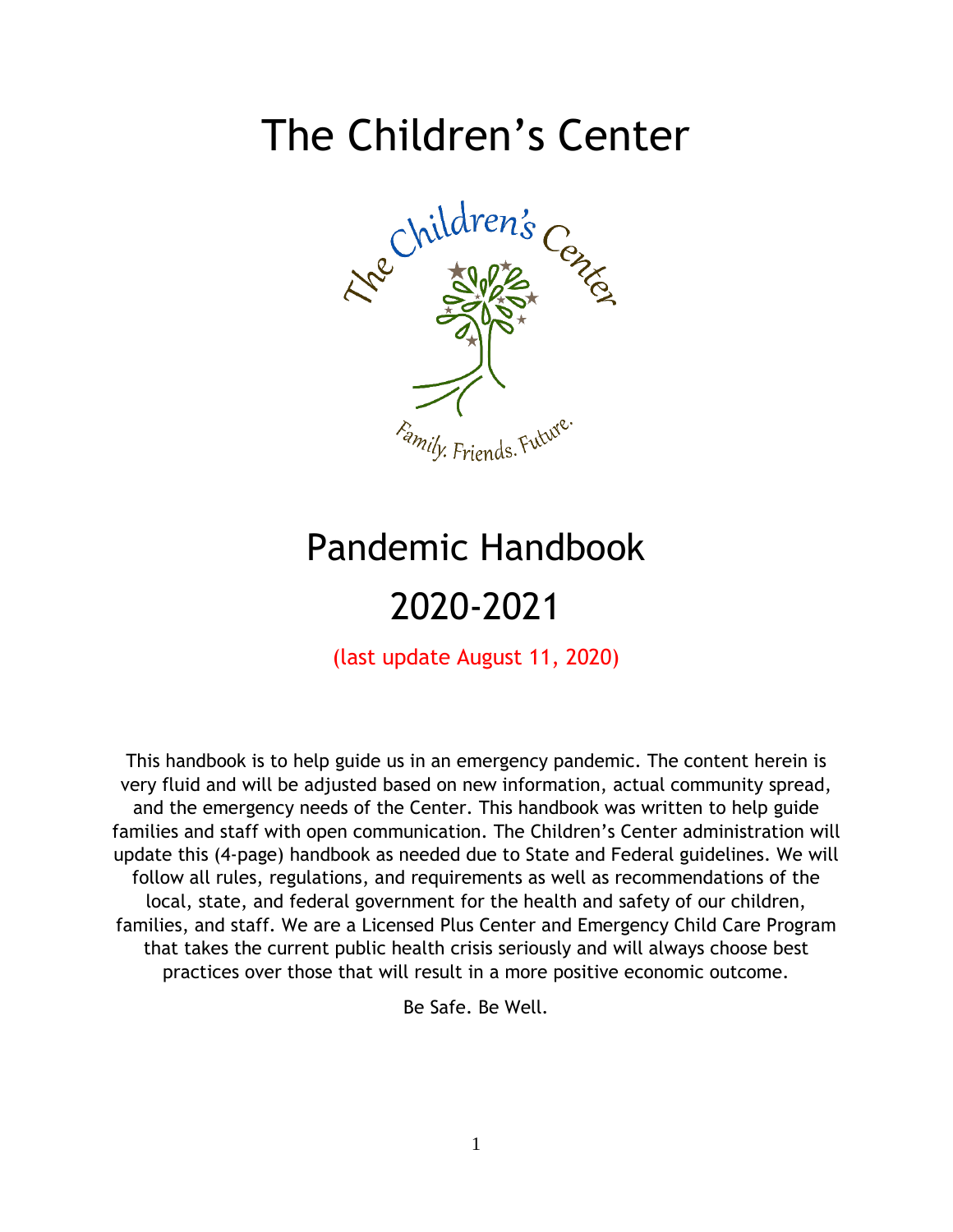# *Dropping off and Picking up Children*

Ideally, the same parent or designated guardian should drop off and pick up their child(ren) every day. Parents and guardians will not be allowed to enter the building beyond the front lobby for drop off or pick up until further notice. The exception to this policy is nursing mothers who will be able to breast feed their baby in an isolated room separate from their child's classroom. All child care providers, office staff, and persons entering the building must wear a cloth face covering or mask over their nose and mouth at all times. Parents should also wear a mask when interacting with staff outside and picking up their child(ren) from the back playground when weather permits.

If parents need to speak with the director or office team, they are to enter through the front door with a mask or face covering and use hand sanitizer. We ask that no parent touch anything (other than the tablet to sign their child(ren) in or out if needed; pens will not be shared) during this time. We ask that when in the building that parents respect the personal space of staff by aiming to stand 6 feet away while in the lobby. We ask that families "stage" or wait outside in their vehicle if they see that the lobby is occupied by a family coming in.

When a child arrives to school and prior to being escorted to their classroom, they will be screened. Temperatures will be checked, and questions regarding health and travel asked. The child will then be brought by their teacher or staff member to the bathroom or sink in their classroom to wash their hands, arms, and face before beginning to play.

Communication with staff should be done via *ProCareConnect*, email or phone to support social distancing recommendations. Teachers miss the direct face to face contact, and we are committed to ensuring family engagement is still strong. We will make sure teachers are available to keep all families updated and to answer/ address all the needs of the children in our care. We also ask that you check your notifications regularly regarding dismissal plans and/or for potential classroom or Center closures.

## *Mask Wearing*

We understand there are personal opinions and choice related to wearing masks. Given that both the CDC and DHHS highly recommend their use, the Center's policy during a pandemic is that all adults must wear a mask while in the building, and outside if they are within 6 feet of another adult or child. Additional recommendations can be found at: <https://www.dhhs.nh.gov/dphs/cdcs/covid19/covid-mask-guidance.pdf>

Face Shields are not currently allowed alone as a substitute as they may protect the wearer, but do not necessarily protect the people surrounding the wearer from their droplets. You may see staff members wearing face shields as an additional layer of protection.

# *Children's Supplies*

Children should arrive in clean clothing and bring any items needed for the day, preferably in a disposable shopping bag. Some clothing items (like fresh changes of underwear, socks, shorts) may be kept at the Center for the week, and older children may bring these in their backpacks, which will be kept separated in the classroom. As needed, personal items will be sent home at the end of the week for proper washing. This may include nap time items, or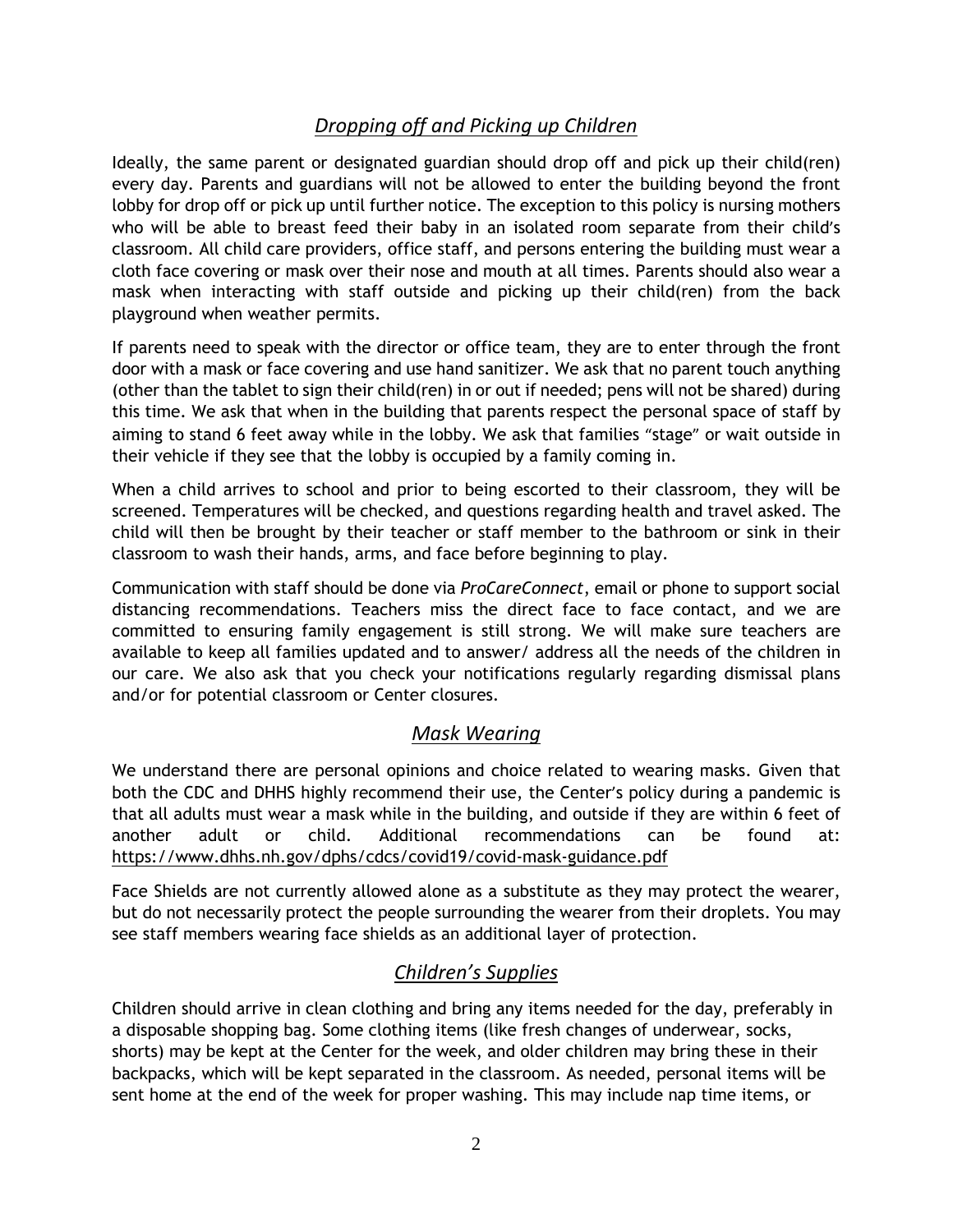other items that may need proper cleaning (please remember to wash the backpack too!). Personal water bottles are allowed at this time. Please make sure all your child's items are clearly labeled. Children's cubbies, bins, or hanging hook areas will be sanitized each Friday.

## *Illness Policy and Monitoring*

Children and all staff will have their temperatures checked daily before entering the classrooms. (Staff members, please see the "Staff Checklist" addendum attached for questions to ask prior to leaving your house to come to work.) Children's temperatures will be taken at the door upon arriving then randomly throughout the day. Any student with a fever of more than 100.4 (38.0 C) must remain out of school for 72 hours after the fever has broken without fever reducing medications. *During a pandemic, we will not allow a doctor's note for returning before the 72 hours.*

Any child showing any concerning signs of respiratory issues: excessive coughing, wheezing, shortness of breath, etc., will be sent home and may not return for 7 days plus 3 additional healthy days *unless the child tests negative for COVID-19* and is cleared by a medical professional.

Children who are found to have fever, rash, conjunctivitis, swelling in their hands or feet, vomiting and diarrhea with stomach pain OR present with a cough and a fever will need to be seen by a medical professional. A doctor's note will be required for their return. The child must be out and additional 72 hours after the symptoms have subsided. The former symptoms come with the newly identified illness that children affected with MIS-C are presenting. This syndrome is believed to be related to COVID-19. For more information, please see: <https://www.cdc.gov/coronavirus/2019-ncov/daily-life-coping/children/mis-c.html>

Parents will be required to contact the Center within 24 hours of seeing their medical provider to inform administration regarding what the illness may be.

If a doctor has cleared your child to attend child care sooner, the medical professional MUST in writing state *" \_\_\_\_\_\_\_(Child's name) was seen on \_\_\_\_\_\_\_\_\_ (date) and was evaluated for \_\_\_\_\_\_\_\_\_\_\_\_\_\_\_\_ and diagnosed with \_\_\_\_\_\_\_\_\_\_\_\_. The child was tested and does NOT have COVID-19 and is able to return to childcare without placing another child or adult at risk."* During these uncertain times, we must understand what the child's diagnosis is and why the child was coughing, vomiting, presenting with a rash, etc. We appreciate you proactively partnering with us and your primary provider regarding your child's health.

If the child or anyone in the home has a confirmed positive COVID-19 test, or was in direct contact with someone who tests positive for COVID-19, the parent/guardian of the child or family member must inform the director as soon as possible via email at [tcox@thechildrenscenternh.org.](mailto:tcox@thechildrenscenternh.org) The child will be required to stay home for 10-14 days.

# *Keeping Healthy*

The Children's Center will take every precaution for your child to stay healthy! When we received our ECCP designation, staff were all required to complete training from NH DHHS titled *COVID-19 Public Health for Child Care Community.* Staff training and communications regarding health and safety measures remain ongoing. Consistent hand washing, disinfecting,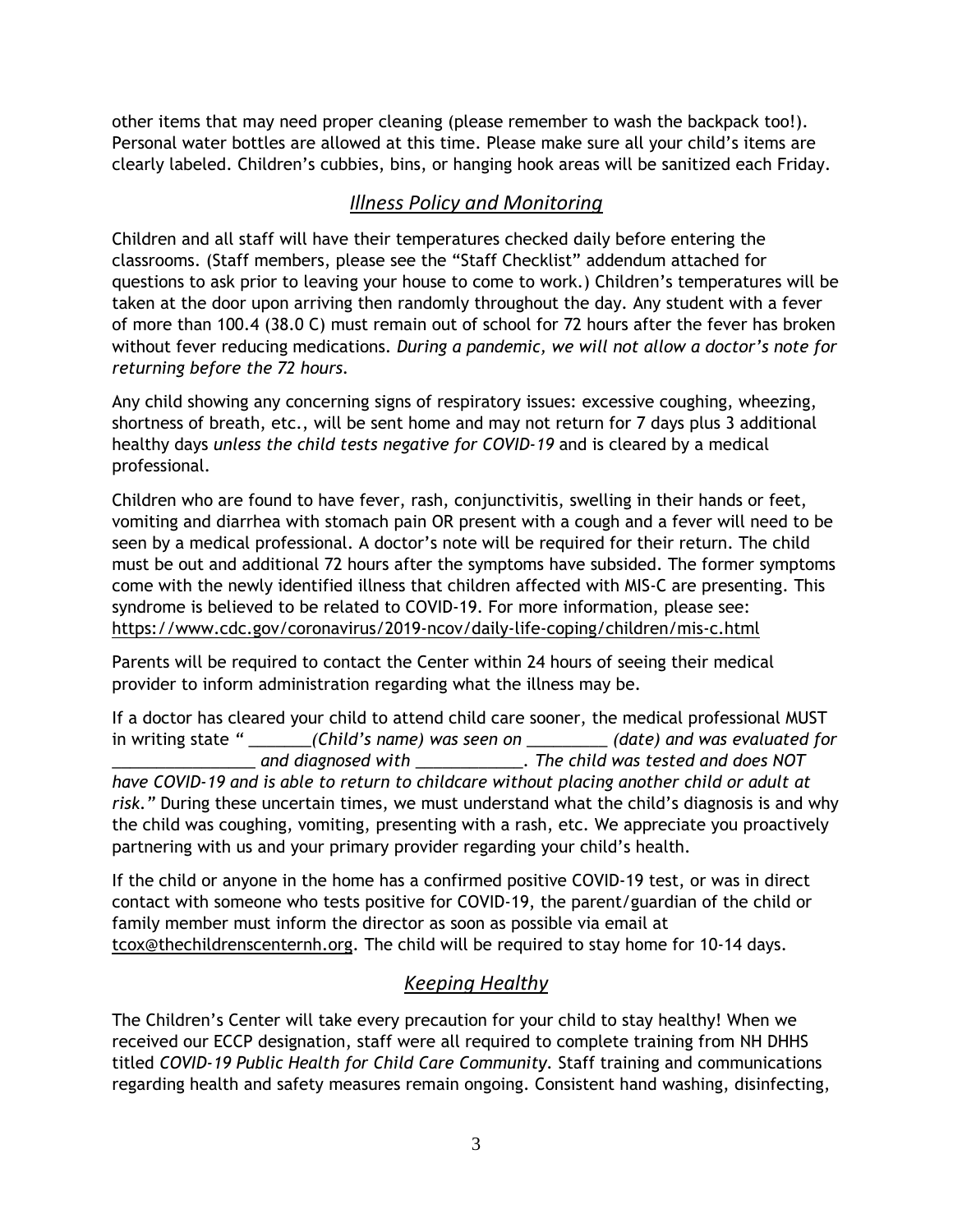and cleaning of the center will be performed many times during the day by the staff and again at night by a professional cleaning service.

Children will be required to wash their hands additional times during the day. At minimum, hand washing will occur when arriving and entering the classroom, before and after meals or snacks, after outside time, after going to the bathroom, and prior to leaving for home (if the child is still inside). This may cause a child's hands to become more dry or raw than normal. We ask that you use lotion on their hands nightly to help keep your child's hands from becoming overly dry or sore.

Toys that cannot be cleaned and sanitized will not be used. Children's books, like other paper-based materials, are not considered a high risk for transmission and do not need additional cleaning or disinfection procedures. We will increase outdoor play as much as possible. Playground toys and structures will also be cleaned and disinfected regularly. No standing water tables will be allowed. Children will be encouraged to engage in activities that promote natural spacing and minimal congregating. Hand sanitizer is available on the playground. Proper hand hygiene will be required immediately following outdoor playtime.

NH's "Stay-At-Home" order expired at midnight on June 15. While reopening guidance for business and houses of worship continue to unfold, for the foreseeable future, we do ask that all families continue to practice social distancing. Children should not be going out into public where physical distancing practices are not being honored. Public playgrounds and large group gatherings must be avoided for your child to be able to attend the Center. Violations in this matter will require the child to be placed on a leave of absence until the pandemic is over.

During a time of a pandemic, The Children's Center will only care for the allowed children in accordance with the state, federal and local government. We will not allow new family tours, outside volunteers, or "drop ins" beyond the core group of families enrolled. Required maintenance procedures will occur during business hours only if necessary. Service providers will be screened and be required to wear face coverings if in the building. All deliveries will be left outside at the front door or by the side door to the kitchen.

# *General Travel and Quarantine Guidance*

We need your help in keeping all children and our staff healthy. It is the responsibility of the parents/guardians to be open and honest with us about any illnesses the child or family member may be experiencing, and/or if any travel outside of New England is planned. As of July 22, families (and staff) do not need to report travel within NH, ME, VT, CT, MA, or RI but all other travel must be disclosed. Personal international and domestic travel outside of the New England states is strongly discouraged for all staff members. NH residents (or out-ofstate visitors) traveling to/from areas outside of New England need to self-quarantine for the first 14 days after travel. If public transportation is used for any travel means, including within New England, self-isolation would also be required. If we find that transparency and open communication is not the case, your child(ren) may be asked to not attend.

## *Isolation and Closing of the Center*

If a child develops a cough and a fever while at the Center, we will isolate that child until a parent or guardian can pick them up. We ask that you immediately pick up your child and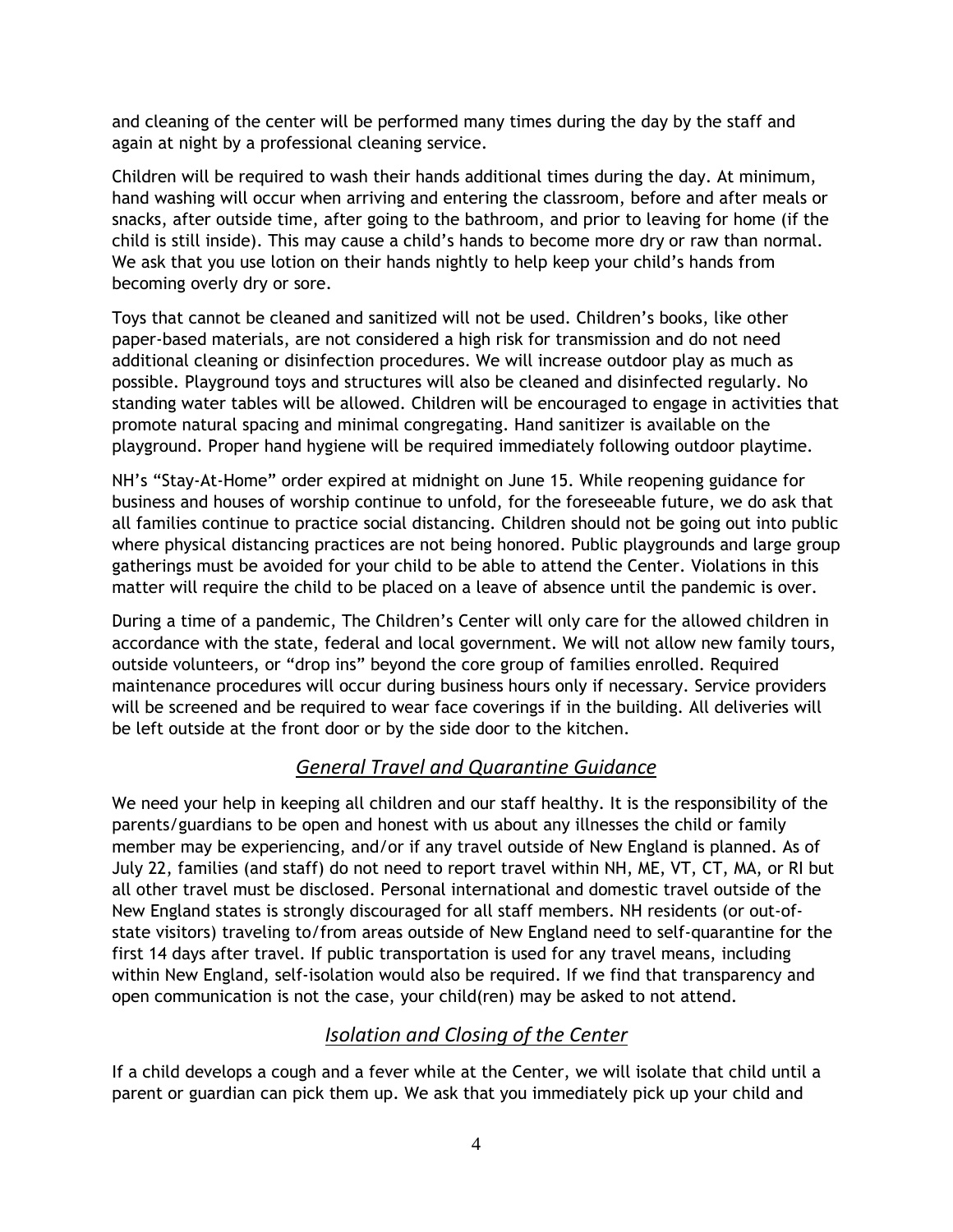plan to follow up with your primary care provider. Any staff member developing these symptoms will be sent home.

Person(s) with suspected or confirmed COVID-19 must stay out of child care until symptombased criteria are met for discontinuation of isolation. These criteria include at least 10 days have passed since symptoms first appeared AND at least 72 hours have passed since recovery. Additionally, the classroom and/or center may be shut down for 24 hours for proper cleaning and additional sanitization per CDC guidance.

The classroom where the potential exposure took place may also close for a monitoring period while waiting for test results. The NH Division of Public Health Services will provide input. Following COVID-19 testing, if a staff member, child, or parent test is positive, the classroom and/or center will close for proper cleaning and sanitizing. Moreover, if the test is positive, and after contact tracing, the classroom and/or center will have to be closed for up to 14 days. Those in contact with the confirmed case of COVID-19 will specifically be asked to selfisolate, contact their medical provider, watch for symptoms, and possibly be tested for COVID-19. If there is a confirmed case, the Center shall contact The Bureau of Infection Disease Control (BIDC), The Bureau of Child Development and Head Start Collaboration (DHHS), and The Child Care Licensing Unit.

In addition to potential closing requirements, hours of operation may change slightly for periods of time to allow proper staffing and prevent staff overtime, which we currently cannot afford. If this were to occur, families will be given at least a 72-hour notice.

#### *Tuition Payments during a Pandemic Closing*

Payment of care decision making will be taken on a circumstance bases depending on the specific family situation and course of the pandemic in our community. Please do not assume that if your child is not at the Center, that accounts will be credited or not charged for care as was the case in March and April 2020 as COVID-19 began to unfold. Tuition payments will be reduced during short times of required closure, but not eliminated entirely. (Please see the 7.28.2020 communication regarding tuition payment requirements for August 1, 2020 – June 30, 2021 based on scenario).

The enrollment specialist and/or financial coordinator will keep all families updated of payments due. If at any time during a Center closing, or your own need to be out of work because of COVID-19 presents a financial hardship, please do not hesitate to let us know so that we can partner with your family during that time of need.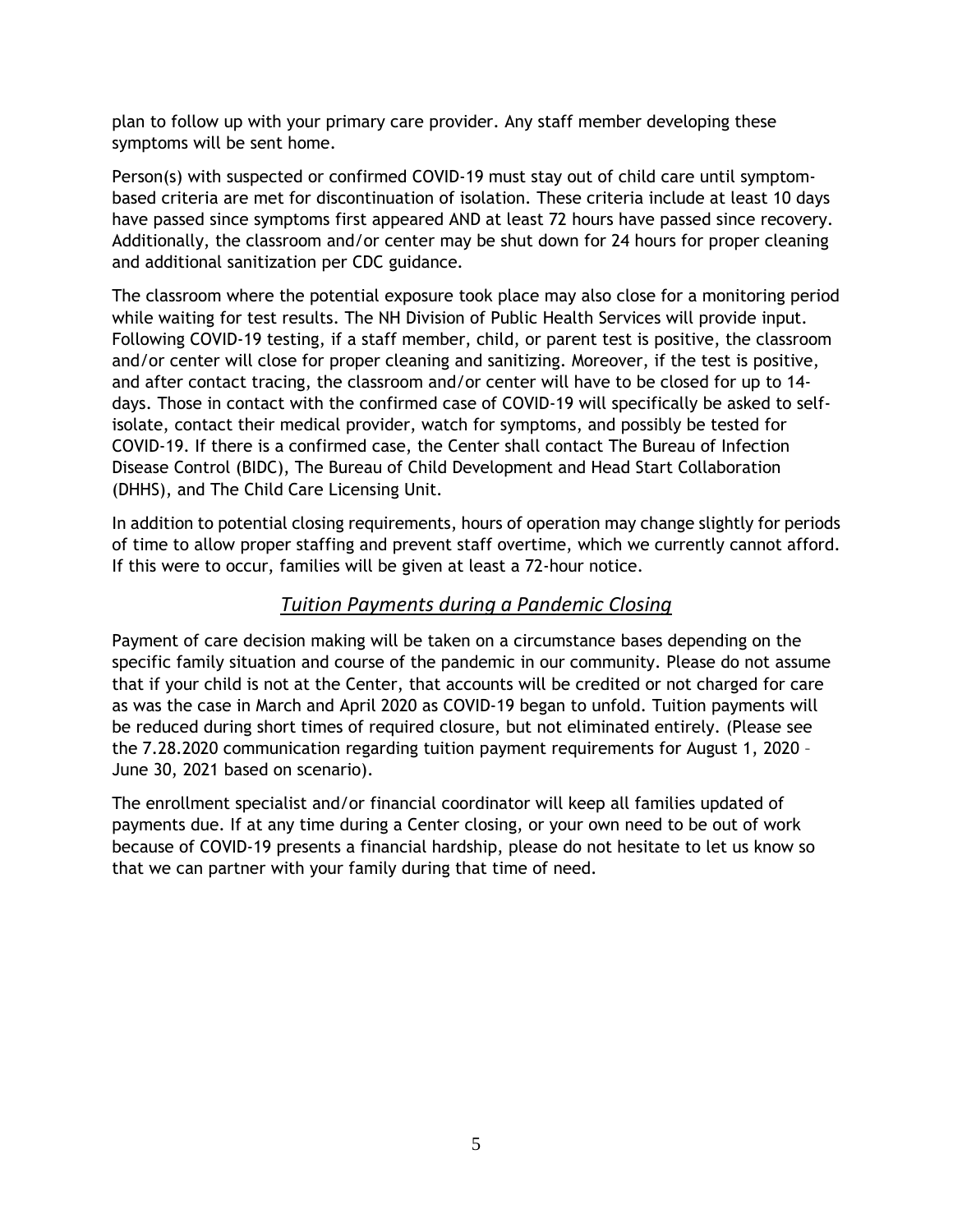#### **ADDENDUM**

| <b>STAFF CHECKLIST</b>                                                      |            |
|-----------------------------------------------------------------------------|------------|
| Prior to leaving your house to come to work ask                             | Yes or No? |
| In the past 14 days have you                                                |            |
| Been in close contact with someone confirmed or being tested for COVID-19?  | Y/N        |
| Traveled domestically (anywhere in the country – including NH "hot spots")? | Y/N        |
| Do you have any of the following symptoms?                                  |            |
| Temperature above 100.4°F (check temperature w/ forehead thermometer)       | Y/N        |
| Cough                                                                       | Y/N        |
| Sore throat                                                                 | Y/N        |
| Runny nose                                                                  | Y/N        |
| Shortness of breath                                                         | Y/N        |
| Mild flu-like illness (fatigue, chills, muscle aches)                       | Y/N        |
| Unidentified Rash or Possible conjunctivitis                                | Y/N        |

*\*If you answered "YES" to any of the above, please contact Tanya or Jana, remain at home, and follow CDC protocol for each of the symptoms. See our "Pandemic Handbook", for more information on returning to work\**

If none of the boxes are marked with a "YES", proceed to work as normal.

# **After entering the building, be prescreened for symptoms by Annie or a Designated Staff Member**

## **WASH YOUR HANDS OR USE HAND SANITIZER**

**Important reminder:** You have chosen to work in Emergency Childcare. You are responsible for avoiding exposure to the COVID-19 virus to the greatest extent. You are not only responsible for your own health and your loved ones' safety, but the health of the children and families we care for. You are responsible for exercising proper hand washing & exposure precautions along with social distancing with every activity you partake in (grocery shopping, getting gas, going to the post office, the beach etc.). Please be mindful of how your actions can affect the health of all within our center and community at large.

#### **THANK YOU FOR YOUR COMMITMENT AND DEDICATION!**